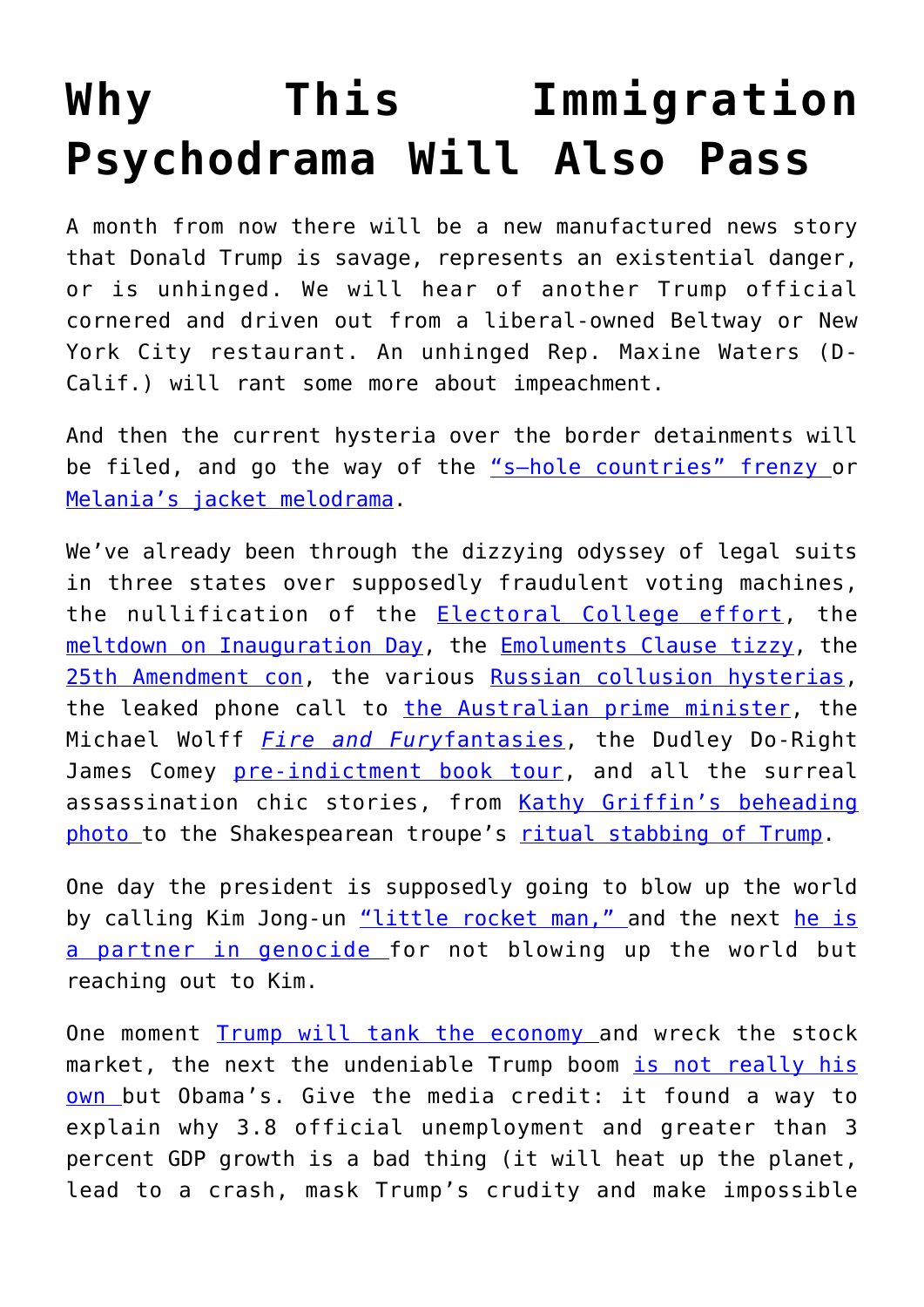impeachment, etc.)

Almost every Hollywood grandee has after 500 days weighed in on Trump to showcase his unique talents—the periodic ["F–k](https://amgreatness.com/2018/06/15/vito-corleone-is-a-snowflake/) [Trump" rants](https://amgreatness.com/2018/06/15/vito-corleone-is-a-snowflake/) from Robert De Niro, the Jim Carrey [paint-by](http://www.foxnews.com/entertainment/2018/06/12/jim-carrey-crudely-mocks-trump-kim-summit-in-latest-artwork.html)[numbers kindergarten drawings,](http://www.foxnews.com/entertainment/2018/06/12/jim-carrey-crudely-mocks-trump-kim-summit-in-latest-artwork.html) the doped-up Johnny Depp hope of a [John Wilkes Booth redux](https://www.nytimes.com/2017/06/23/arts/johnny-depp-glastonbury-trump.html), or the Madonna foul-mouthed dream of [an exploded White House](https://www.cbsnews.com/news/madonna-explains-anti-trump-speech-womens-march-dc/). We cannot get much creepier than Stephen Colbert's reference to "Putin's c-holster" or Peter Fonda's call for Baron Trump to be [caged with](https://amgreatness.com/2018/06/21/peter-fonda-born-to-be-wild-and-loathsome/) [pedophiles](https://amgreatness.com/2018/06/21/peter-fonda-born-to-be-wild-and-loathsome/). The ossified Democratic grandees have had their say, from [Joe Biden's adolescent threat](http://www.newsweek.com/biden-trump-beat-hell-grab-855146) to beat up Trump and [Eric Holder's inane talk](https://www.americanthinker.com/blog/2018/03/ragedemocrats_return_eric_holder_vows_to_knife_the_gop.html) about a knife fight to [Senator Kamala](https://ntknetwork.com/kamala-harris-jokes-on-being-in-elevator-with-trump-does-one-of-us-have-to-come-out-alive/) [Harris's "joke"](https://ntknetwork.com/kamala-harris-jokes-on-being-in-elevator-with-trump-does-one-of-us-have-to-come-out-alive/) about exiting an elevator alive, leaving a dead Trump behind in it.

NeverTrumpers [have called](https://www.washingtonpost.com/opinions/to-save-the-gop-republicans-have-to-lose/2017/12/14/e1002048-e10e-11e7-89e8-edec16379010_story.html?utm_term=.7cc7ac243a27) for the [GOP to lose t](https://www.washingtonpost.com/opinions/vote-against-the-gop-this-november/2018/06/22/a6378306-7575-11e8-b4b7-308400242c2e_story.html?noredirect=on&utm_term=.afc2d79e70b5)he midterms, have castigated an ["oily" Mike Pence](https://www.washingtonpost.com/opinions/trump-is-no-longer-the-worst-person-in-government/2018/05/09/10e59eba-52f1-11e8-a551-5b648abe29ef_story.html?utm_term=.baeaad6a8570), have called for the deportation of ["contemptible Republican cowards" a](https://www.washingtonpost.com/news/global-opinions/wp/2018/06/18/has-trump-finally-gone-too-far/?utm_term=.c5cee77171d5)nd the welcoming of illegal aliens in their place, and have [suggested](https://www.salon.com/2018/06/09/melania-trump-gone-girl-flotus-why-wild-theories-about-the-first-lady-arent-going-to-stop/) [crazy theories a](https://www.salon.com/2018/06/09/melania-trump-gone-girl-flotus-why-wild-theories-about-the-first-lady-arent-going-to-stop/)bout why Melania Trump was out of the public eye for weeks. Nothing they say on MSNBC or CNN shocks anymore.

So last week's Holocaust/[Japanese Internment h](https://amgreatness.com/2018/06/21/trumps-immigration-policies-arent-like-japanese-internment/)ysteria narrative at the border will soon fade, too.

In particular, the charge that the border holding areas are akin to Nazi extermination camps does not resonate well with the public, even as Trump polls on illegal immigration better than do his critics.

Second, the fake news epidemic has discredited much of the attack on Trump, the supposedly cruel-hearted nativist restrictionist—from the ["fake but accurate"](https://amgreatness.com/2018/06/22/the-crying-game/) *[Time](https://amgreatness.com/2018/06/22/the-crying-game/)* [magazine c](https://amgreatness.com/2018/06/22/the-crying-game/)over to using [Obama-era photos of "cages"](https://amgreatness.com/2018/05/29/twitter-weeps-over-migrant-children-in-cages-until-they-find-out-obama-did-it/) to impugn ongoing Trump policies. What is going on in the United States is akin to the popular pushback in Italy and Germany to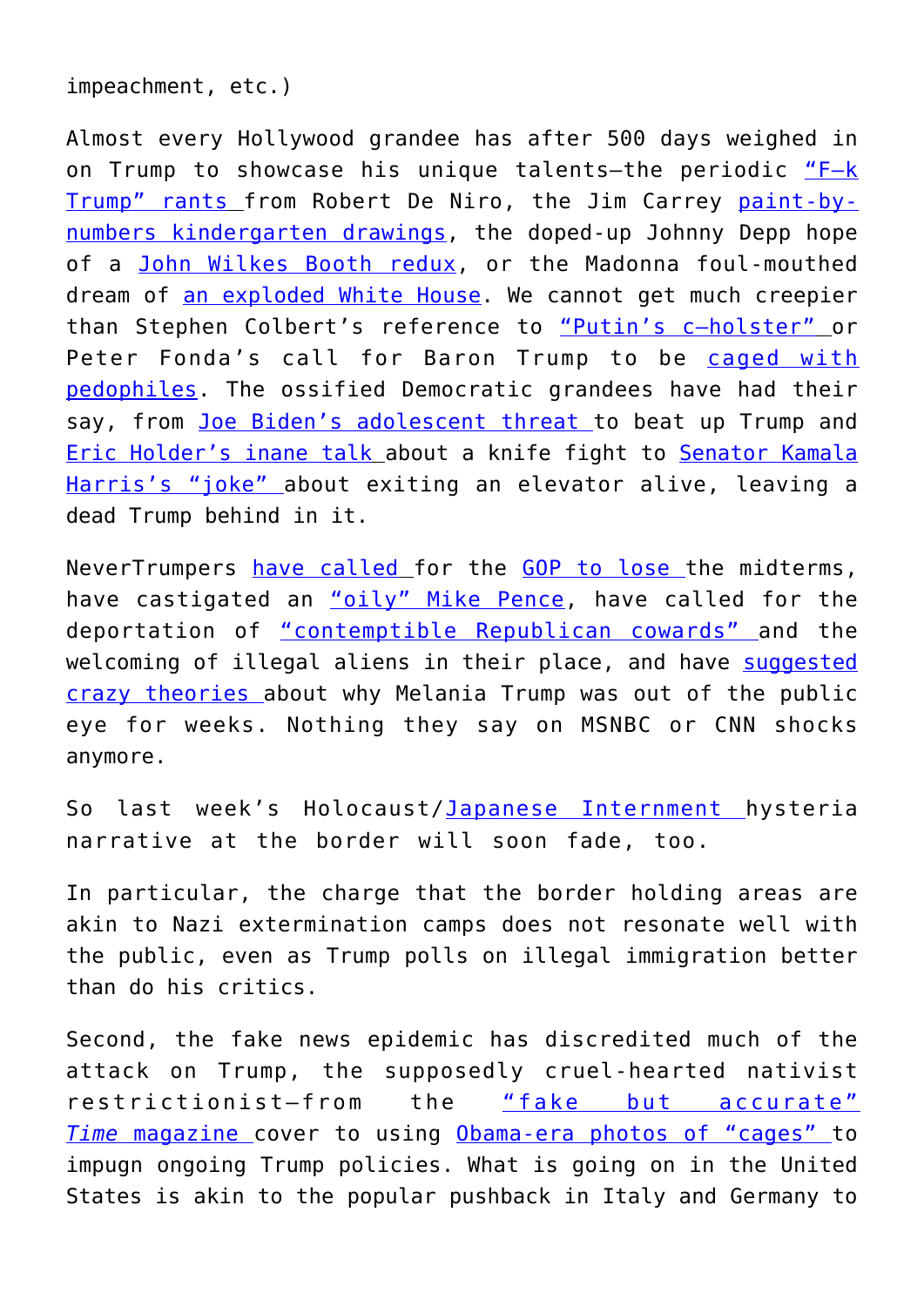the insanity of elites opening up borders, virtue signaling, smearing their critics, and then ensuring themselves the influence, power, and money to navigate around the consequences of their own policies.

Third, once [Trump recalibrated the policy t](https://www.usatoday.com/story/news/politics/2018/06/20/homeland-security-drafts-plan-end-separations-border/717898002/)o allow illegal alien parents to stay with their kids as they pursue their mostly falsely constructed amnesty pleas, progressives have fallen back to the essentially nihilistic position that no one should be detained. That is tantamount to a call for the destruction of the border itself and an end to national sovereignty. The call to [abolish ICE](https://www.nbcnews.com/politics/elections/abolish-ice-new-rallying-cry-progressive-democrats-n885501), and to [expose their](http://dailycaller.com/2018/06/20/antifa-doxxing-professor-nyu-ice/) [agents to harm](http://dailycaller.com/2018/06/20/antifa-doxxing-professor-nyu-ice/), is not a winning issue. If Trump was still winning a majority of support in clumsily following the law, the Democrats will not win majority support by smugly breaking it.

Fourth, the [tactic of storming restaurants](https://www.nytimes.com/2018/06/20/us/kirstjen-nielsen-protesters-restaurant.html) to shout down and expel government officials in their off-hours, and the media screaming and [crying on the air](https://www.washingtonpost.com/news/morning-mix/wp/2018/06/20/rachel-maddow-breaks-down-in-tears-on-air-while-reading-report-on-tender-age-shelters/?utm_term=.876367eb8bc0) is rich fuel for a Trump reelection, not repudiation. Once **[Black Lives Matter started](http://gawker.com/blacklivesmatter-protesters-hit-whites-where-it-truly-1677554997)** [pouring into restaurants,](http://gawker.com/blacklivesmatter-protesters-hit-whites-where-it-truly-1677554997) or immigration activists [shut down](https://losangeles.cbslocal.com/2016/01/26/immigration-protest-shuts-down-downtown-la-intersection/) [freeways,](https://losangeles.cbslocal.com/2016/01/26/immigration-protest-shuts-down-downtown-la-intersection/) or a few of the #MeToo accusers went back 30 years to redefine as rape an unwise, unpleasant, and creepy act of coitus with current repugnant Hollywood and journalistic grandees, the public began to become confused over means and ends.

In general, nothing hurts a cause more than going full French Revolution.

Fifth, Mexico is certainly not a sympathetic player. The likely upcoming election of Andrés Manuel López Obrador will crystalize the absurdity of a supposedly aggrieved Mexico, as the beneficiary of a [\\$71 billion trade surplus](https://www.thebalance.com/trade-deficit-by-county-3306264) with the United States (such imbalances were not supposed to happen according to the architects of NAFTA 34 years ago).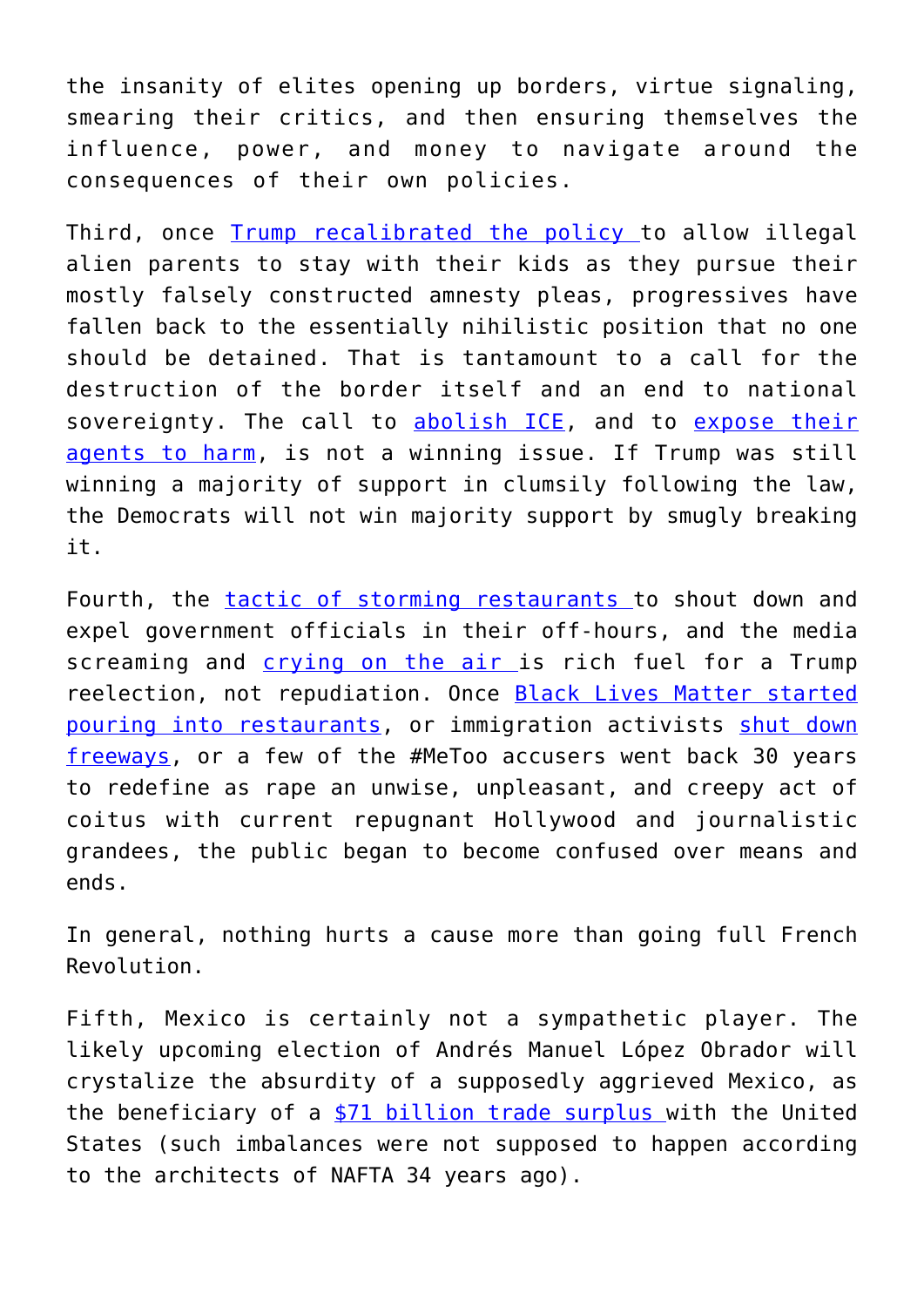Americans are not in sympathy with [the \\$30 billion in](https://amgreatness.com/2018/06/20/remittances-illegal-immigrations-30-billion-hidden-tax/) [remittances](https://amgreatness.com/2018/06/20/remittances-illegal-immigrations-30-billion-hidden-tax/) sent home to Mexico by its expatriate community in the United States, knowing many of them are beneficiaries of America's generous local, state, and federal social welfare aid that frees up such cash. Americans do not like the idea of a would-be foreign leader boasting that the United States has no rights of sovereignty inside its own country. In the midst of a contrived transit of Central Americans across Mexico to the U.S. border, [Obrador is calling for more Mexican citizens](http://dailycaller.com/2018/06/22/mexican-candidate-immigration-speech/) [to crash into the U.S.](http://dailycaller.com/2018/06/22/mexican-candidate-immigration-speech/) For a country, a people, and a leader who feign to dislike their neighbor to the north, they certainly do not seem to be able to live without it.

Sixth, too often an old photo of the same detention centers used in the same way, or a quote from President Obama ("Do not send your children to the borders. If they do make it, they'll get sent back.") or Hillary Clinton ("We have to send a clear message, just because your child gets across the border, that doesn't mean the child gets to stay. So, we don't want to send a message that is contrary to our laws or will encourage more children to make that dangerous journey.") pops up that makes even the best efforts at mock outrage pretty much just mock.

Finally, [there are some bombshell stories c](https://amgreatness.com/2018/06/22/what-you-missed-from-michael-horowitzs-testimony/)oming up on abuses of the Obama Justice Department and FBI relating to the fraudulent information used to obtain FISA warrants, the planting of FBI informants in the Trump campaign, the unmasking and leaking of names of surveilled Americans by the Obama national security apparat, and likely indictments of some former FBI officials for their illegal behavior relating to the Clinton email scandal.

Various hearings, lawsuits, and IG reports likely will confirm the Obama Administration "knew" Hillary was going to win the 2016 presidential election and therefore did not worry much about breaking the law to ensure she did. In other words, the Obama Administration systematically used the agencies of the federal government to interfere with a U.S. election campaign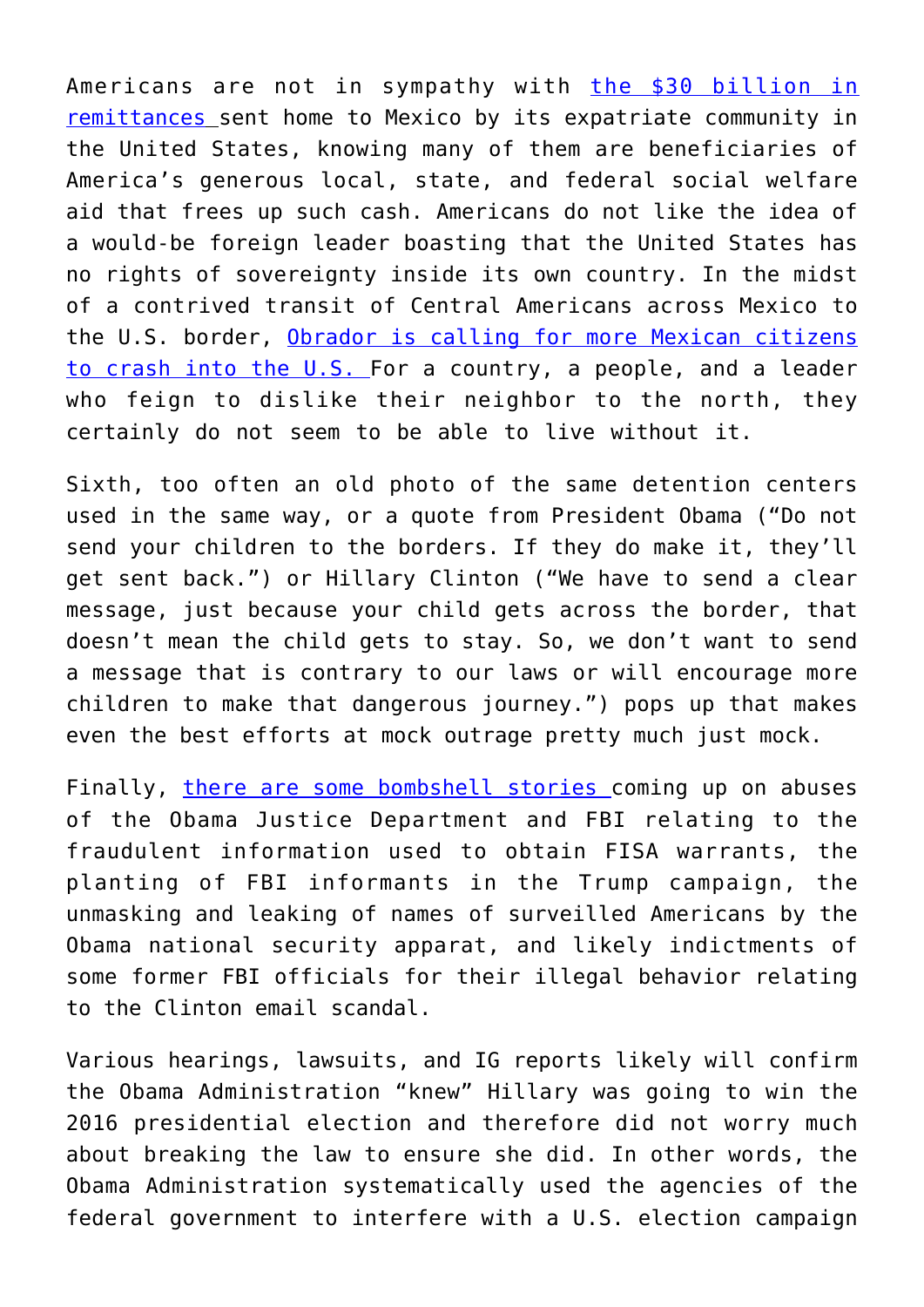in order to help the candidate of its own party win. That fact marks one of the most sordid political scandals in U.S. history and explains both why these anti-Trump hysterias will continue to be contrived to deflect attention from Obama's own culpability in such government-wide abuse, and yet why eventually the sheer magnitude of such wrongdoing will overshadow all of these melodramas.

Glossing over the attempting to destroy a free and open election will force the Left into a position of supporting the idea of government [surveilling U.S. citizens](https://amgreatness.com/2018/06/03/carter-page-is-the-biggest-victim-in-the-trump-russia-hoax/), [planting](https://amgreatness.com/2018/05/30/spygate-the-coming-storm/) [spies i](https://amgreatness.com/2018/05/30/spygate-the-coming-storm/)nto the campaigns of political opponents, [peddling](https://amgreatness.com/2018/02/08/fisa-gate-scarier-watergate/) [opposition research dirt to federal courts](https://amgreatness.com/2018/02/08/fisa-gate-scarier-watergate/) to deceive them into granting warrants to spy on U.S. citizens, and weaponizing federal bureaucracies to pursue political enemies. Even fake news cannot make John Brennan, James Clapper, James Comey, Andrew McCabe, and Peter Strzok into sympathetic *Time* magazine cover victims of Trump.

Progressives do not praise anymore, [as they did a year ago,](https://www.thedailybeast.com/inside-robert-muellers-army) Robert Mueller's "All-Stars" or "Dream Team" of Ivy League whiz kids who were supposed to draw and quarter the uncouth Trump in a matter of weeks. Now some of the dream teamers have left under a cloud of bias, and more may soon follow. Mueller himself has gone from the dreaded Inspector Javert to the comical Inspector Clouseau. According to his absurd mandate, Mueller was asked to investigate a crime that did not exist, while ignoring plenty of crimes that most certainly did.

The American people know that there was not a Holocaust on their border and that their often slandered border patrol officers are not [the Waffen SS](https://www.britannica.com/topic/SS), that Mexico does not act like a particularly friendly power, that illegal aliens will do almost anything to enter a country illegally, which, otherwise, many do not seem especially fond of once they make it in, and that the progressive movement must somehow abort Donald Trump's presidency before a booming economy and a more secure world abroad make that impossible.